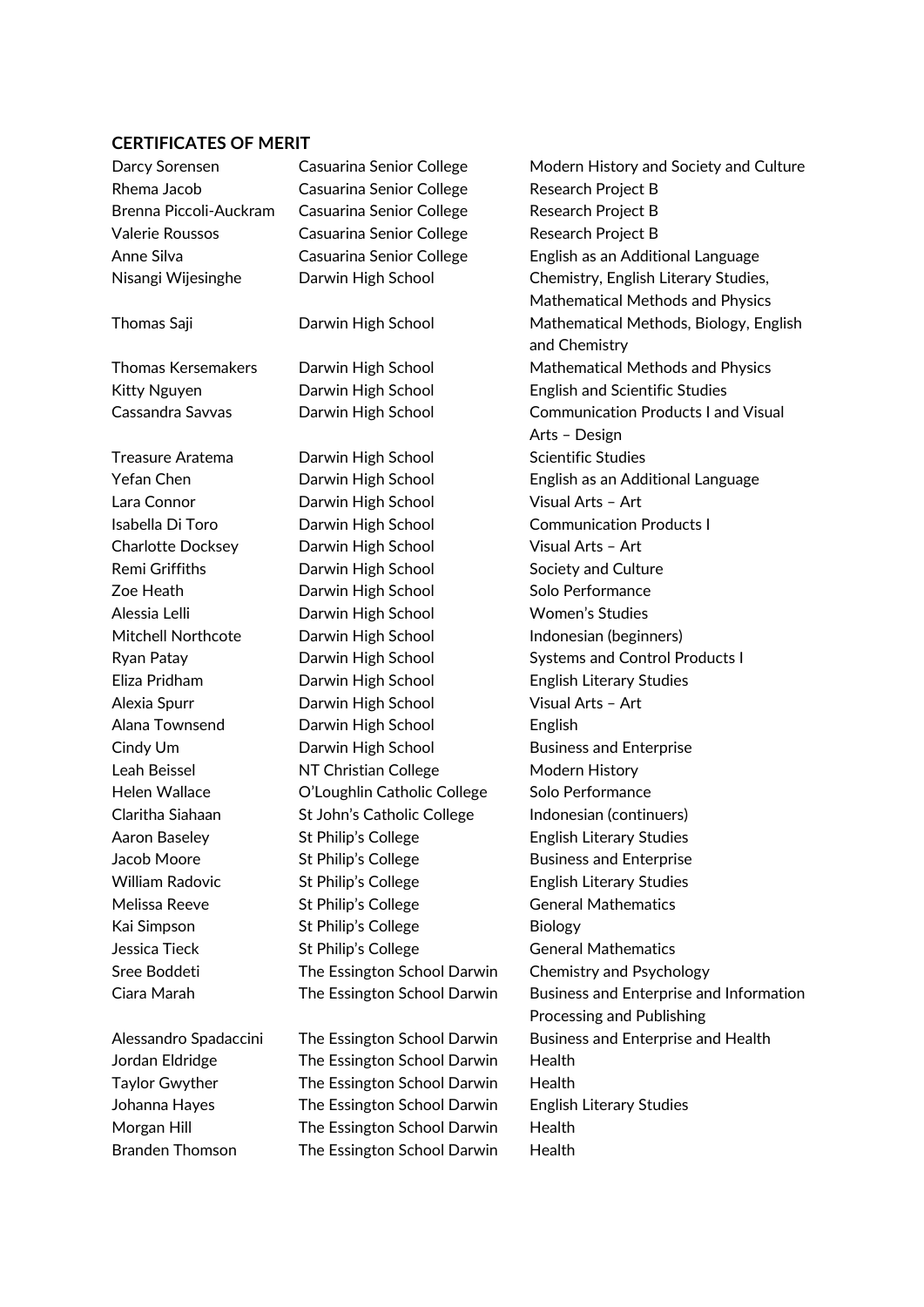## **ADMINISTRATOR'S MEDAL FOR TERRITORY PRIMARY YEARS SCHOLAR**

Zhuang Zhuang Sun Larrakeyah Primary School

## **ADMINISTRATOR'S MEDAL FOR TERRITORY MIDDLE YEARS SCHOLAR**

Tiina Stoll Sanderson Middle School

## **INTERNATIONAL BACCALAUREATE CERTIFICATES OF MERIT**

| Jesse Ramsay      | Kormilda College | Grade 7 Physics Standard Level and          |
|-------------------|------------------|---------------------------------------------|
|                   |                  | Mathematics Standard Level                  |
| Micah Ramsay      | Kormilda College | Grade 7 Psychology Standard Level,          |
|                   |                  | <b>Physics Higher Level and Mathematics</b> |
|                   |                  | <b>Standard Level</b>                       |
| Jordan Finn       | Kormilda College | Grade A Extended Essay in English           |
| Benjamin Jackson  | Kormilda College | Grade 7 Physics Higher Level                |
| <b>Tyson West</b> | Kormilda College | Grade 7 Physics Standard Level              |
| Erin Brotherton   | Kormilda College | Grade A Extended Essay Psychology,          |
|                   |                  | Grade A Theory of Knowledge and Grade       |
|                   |                  | 7 Biology Standard Level                    |
| Rachael Staunton  | Kormilda College | Grade A Extended Essay in Chemistry         |
|                   |                  |                                             |

## **SALLY BRUYN SENIOR PRIMARY SCHOOL SCIENCE AWARD**

Hasoni Al-Ibrahim Stuart Park Primary School

## **ROTARY CLUB OF DARWIN IAN MACGREGOR AWARD FOR EXCELLENCE IN ENGLISH**

Thomas Saji **Darwin High School** 

## **ROTARY CLUB OF DARWIN IAN MACGREGOR ENGLISH LITERARY STUDIES AWARD**

Aaron Baseley St Philip's College

#### **ROTARY CLUB OF DARWIN IAIN SMITH AWARD FOR HISTORY**

Darcy Sorensen Casuarina Senior College

# **MATHEMATICS TEACHERS ASSOCIATION OF THE NORTHERN TERRITORY VIC CZERNEZKYJ MATHEMATICS AWARD**

Elizabeth Greenwood Darwin High School Kitty Nguyen **Darwin High School** 

## **LAW SOCIETY NORTHERN TERRITORY AWARD FOR LEGAL STUDIES**

Jemma Fosdick Good Shepherd Lutheran College

# **DEPARTMENT OF TRADE, BUSINESS AND INNOVATION BUSINESS AND ENTERPRISE AWARD**

Alessandro Spadaccini The Essington School Darwin

## **ROYAL AUSTRALIAN CHEMICAL INSTITUTE CHEMISTRY AWARD**

Thomas Saji **Darwin High School**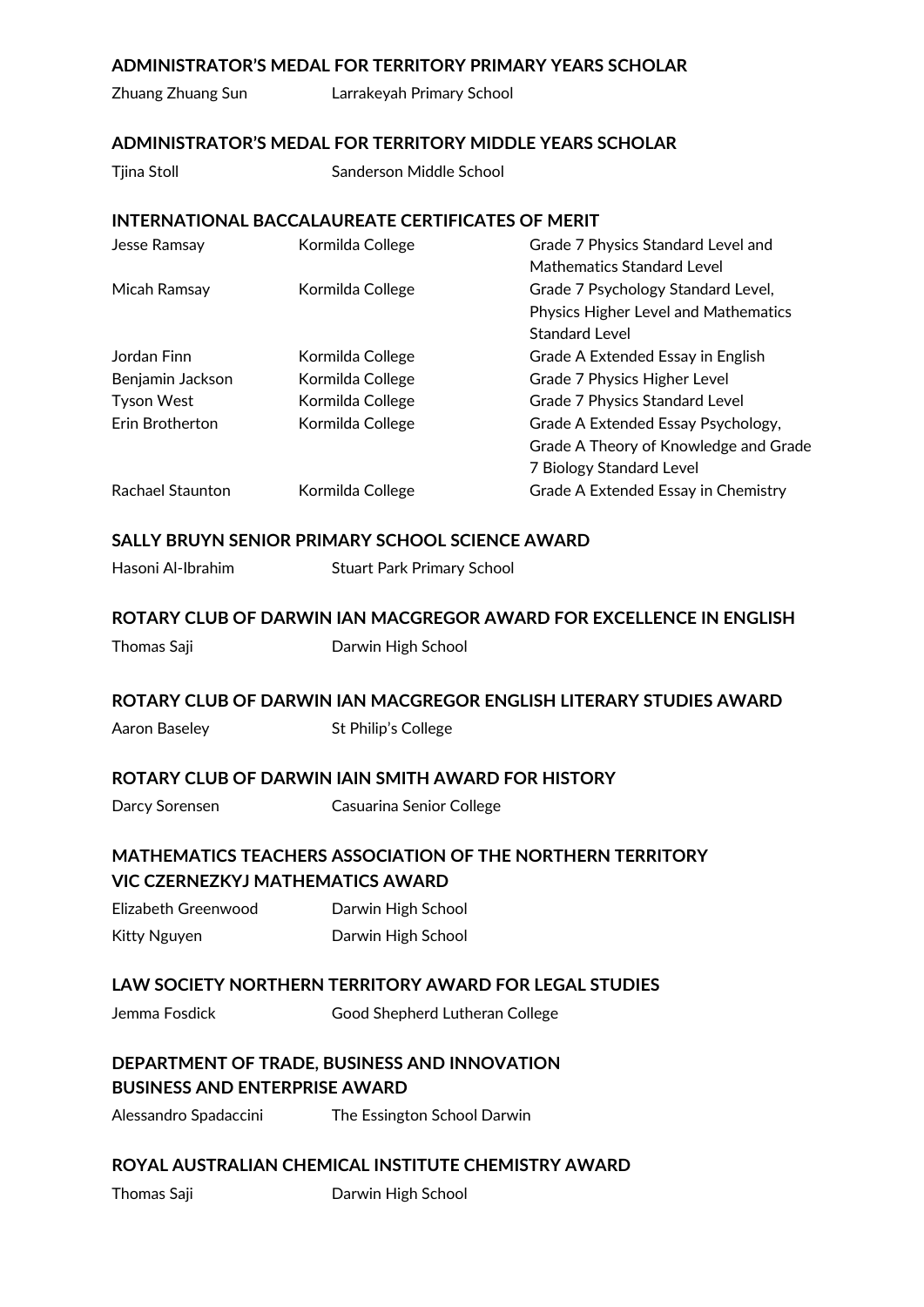# **AUSTRALIAN METEOROLOGICAL AND OCEANOGRAPHIC SOCIETY PHYSICS AWARD** Thomas Kersemakers **Darwin High School AUSTRALIAN COMPUTER SOCIETY ICT AWARD FOR INFORMATION TECHNOLOGY** Ciara Marah The Essington School Darwin **AUSTRALIAN VETERINARY ASSOCIATION (NT DIVISION) DENNIS THOMSON MEMORIAL SCIENCE AWARD** Nisangi Wijesinghe Darwin High School **NORTHERN TERRITORY BOARD OF STUDIES LANGUAGES AWARD** Mitchell Northcote **Darwin High School DEPARTMENT OF TREASURY AND FINANCE MATHEMATICS AWARD** Jessica Tieck St Philip's College **MENZIES SCHOOL OF HEALTH RESEARCH BIOLOGY AWARD** Kai Simpson St Philip's College **GTNT 2017 MOST OUTSTANDING SCHOOL-BASED APPRENTICE AWARD** Bradley Greenfield Centralian Senior College **INTERNATIONAL ASSOCIATION OF HYDROGEOLOGISTS (NT BRANCH) GEOGRAPHY AWARD** Georgia O'Neill St Philip's College **TELSTRA REMOTE ABORIGINAL STUDENT AWARD** Travis Kennell NT School of Distance Education and Alyangula Area School **NT MUSIC SCHOOL MUSIC AWARD** Helen Wallace **O'Loughlin Catholic College AUSTRALIAN COUNCIL FOR HEALTH, PHYSICAL EDUCATION AND RECREATION (NT) PHYSICAL EDUCATION AWARD** Branden Thomson The Essington School Darwin **AUSTRALIAN COUNCIL FOR HEALTH, PHYSICAL EDUCATION AND RECREATION (NT) HEALTH EDUCATION AWARD**

Branden Thomson The Essington School Darwin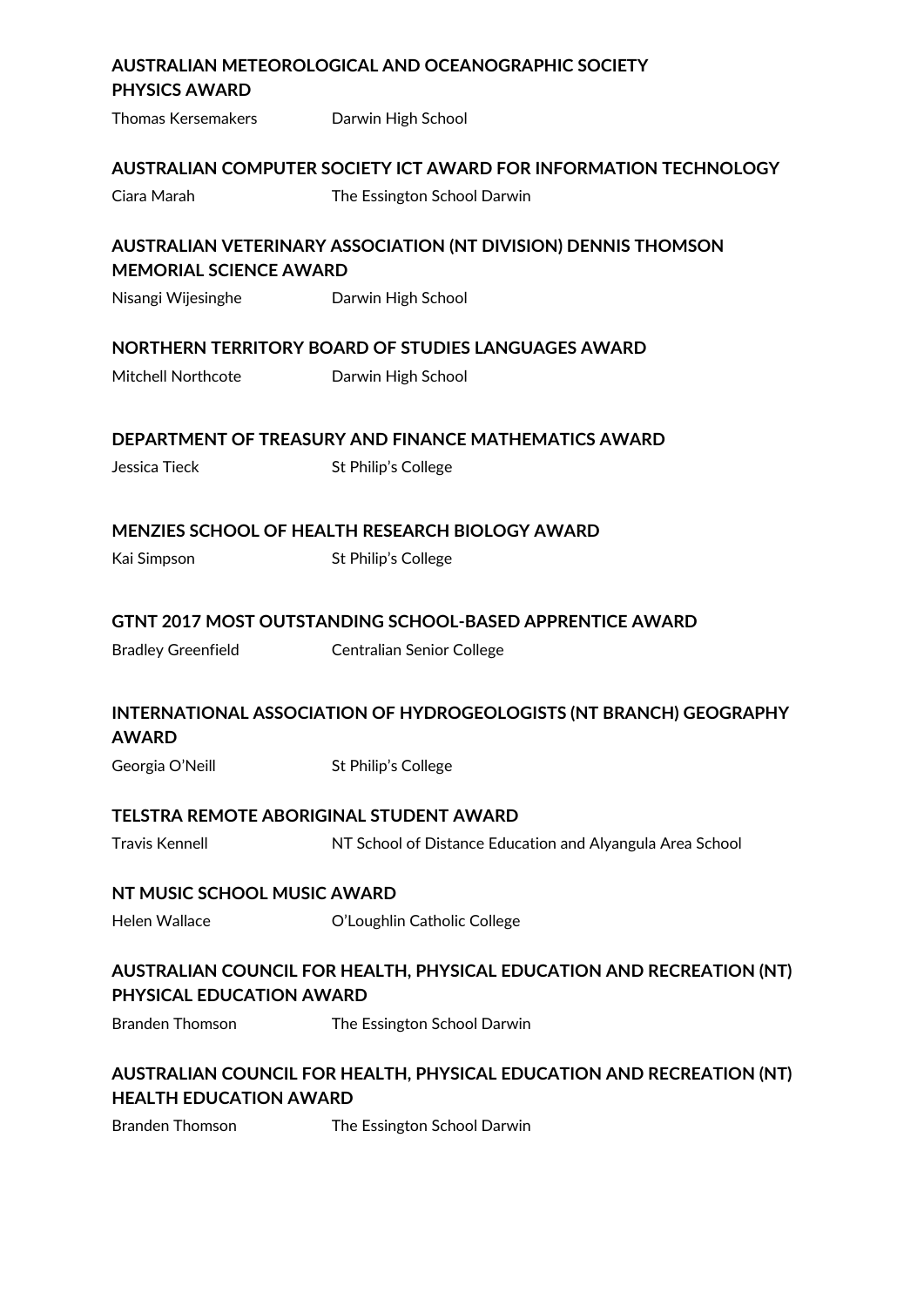# **CHARLES DARWIN UNIVERSITY TOP ABORIGINAL AUSTRALIAN TERTIARY ADMISSION RANK AWARD**

Johvan Miles **Our Lady of the Sacred Heart Catholic College (NT)** 

# **CHARLES DARWIN UNIVERSITY TOP TEN AUSTRALIAN TERTIARY ADMISSION RANK AWARDS**

| Nisangi Wijesinghe     | Darwin High School          |
|------------------------|-----------------------------|
| Thomas Saji            | Darwin High School          |
| Sree Boddeti           | The Essington School Darwin |
| Ciara Marah            | The Essington School Darwin |
| <b>Kitty Nguyen</b>    | Darwin High School          |
| Anne Silva             | Casuarina Senior College    |
| Alessandro Spadaccini  | The Essington School Darwin |
| Kai Simpson            | St Philip's College         |
| Madison La Pira        | The Essington School Darwin |
| <b>Beatrice Carter</b> | The Essington School Darwin |

## **KARMI SCENEY ABORIGINAL URBAN EXCELLENCE AND LEADERSHIP AWARD**

Carlyle Jensen Casuarina Senior College

## **KARMI SCENEY ABORIGINAL REMOTE EXCELLENCE AND LEADERSHIP AWARD**

## **INTERNATIONAL BACCALAUREATE MOST OUTSTANDING STUDENT AWARD**

Jesse Ramsay Kormilda College Micah Ramsay **Kormilda College** 

## **NT BOARD OF STUDIES YEAR 11 VOCATIONAL EDUCATION AND TRAINING AWARD**

#### Jayhannah Trindorfer Centralian Senior College

## **NT BOARD OF STUDIES YEAR 12 VOCATIONAL EDUCATION AND TRAINING AWARD**  Kate Gornall **College** C'Loughlin Catholic College

## **TOP TWENTY NTCET STUDENTS**

| Nisangi Wijesinghe     | Darwin High School               |
|------------------------|----------------------------------|
| Thomas Saji            | Darwin High School               |
| Sree Boddeti           | The Essington School Darwin      |
| Ciara Marah            | The Essington School Darwin      |
| <b>Kitty Nguyen</b>    | Darwin High School               |
| Anne Silva             | Casuarina Senior College         |
| Alessandro Spadaccini  | The Essington School Darwin      |
| Kai Simpson            | St Philip's College              |
| Madison La Pira        | The Essington School Darwin      |
| Beatrice Carter        | The Essington School Darwin      |
| Elizabeth Greenwood    | Darwin High School               |
| <b>Tess Fitzgerald</b> | <b>Palmerston Senior College</b> |
| Cassandra Savvas       | Darwin High School               |
| Zara Antonino          | The Essington School Darwin      |
| Aaron Baseley          | St Philip's College              |